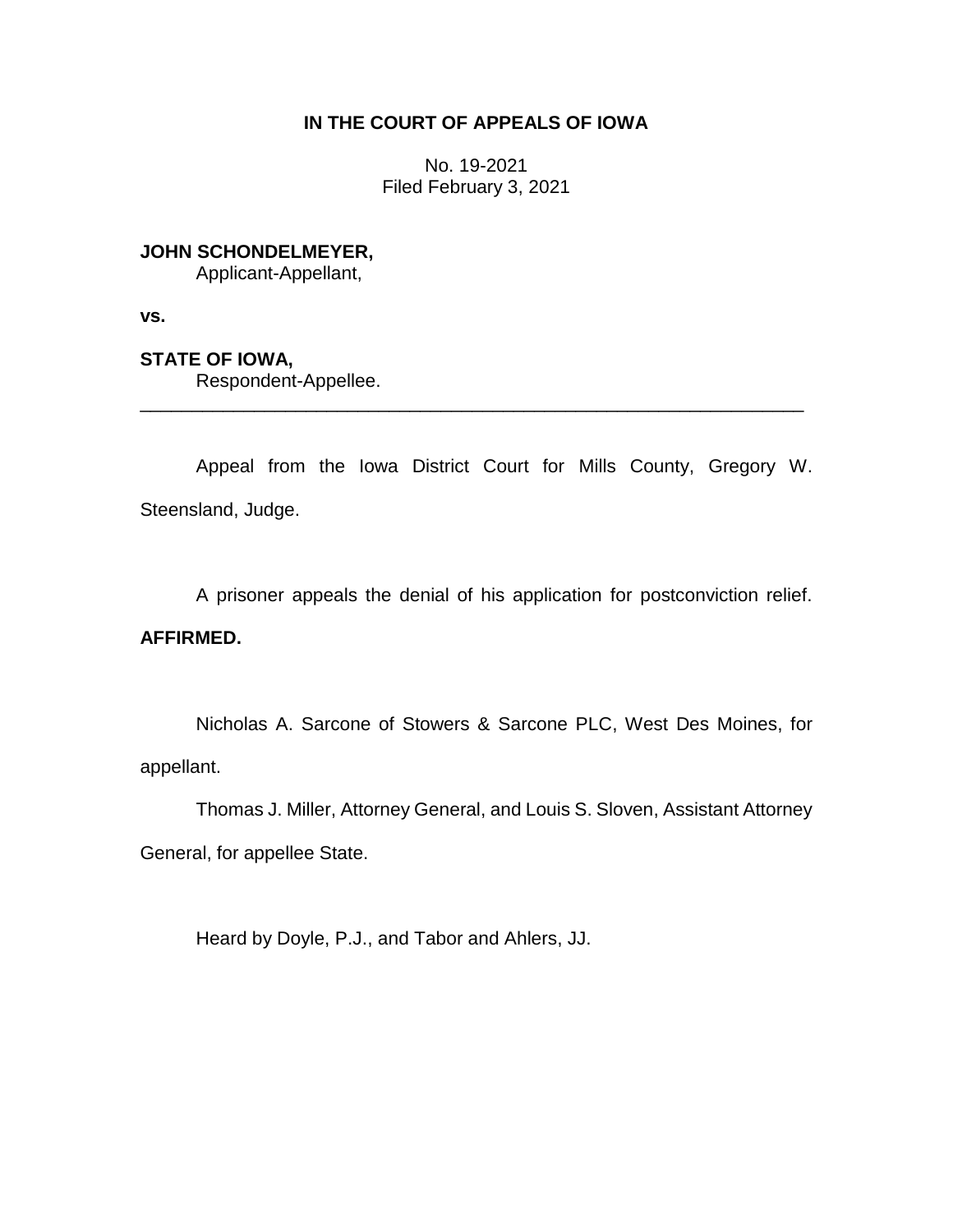### **TABOR, Judge.**

 $\overline{a}$ 

John Schondelmeyer appeals the denial of his application for postconviction relief from two counts of sexual abuse in the second degree and two counts of lascivious acts with a child. He claims the State violated his right to due process by suppressing results of medical examinations conducted on the two girls who reported the abuse. He also alleges his attorney provided ineffective assistance of counsel. Because we find no constitutional violations, we affirm his convictions.

#### **I. Facts and Prior Proceedings**

The girls, ages seven and eight, called their grandfather, "Papa John," and looked forward to having him babysit. But after he spent the night at their home in late September 2013, their mother noticed the girls engaging in sexualized play.<sup>1</sup> The girls later revealed that "Papa John" had climbed into their double bed and touched them "in the bad spots." Their parents went to the Mills County Sheriff's Office. The sheriff referred the girls to Project Harmony, a child advocacy center in Omaha, Nebraska. At Project Harmony, the girls each participated in a forensic interview with a social worker. After their interviews, they underwent medical examinations, which revealed no physical evidence of abuse.

In November 2013, the State filed a trial information, alleging Schondelmeyer committed two counts of sexual abuse in the second degree (one against each girl) and two counts of lascivious acts with a child (again one against each girl). For both counts of sexual abuse, the State included this description of the conduct: "[Schondelmeyer] licked [the child's] vaginal area and inserted his

 $1$  The younger girl was her daughter and the older girl was her stepdaughter. These half-sisters shared a bedroom.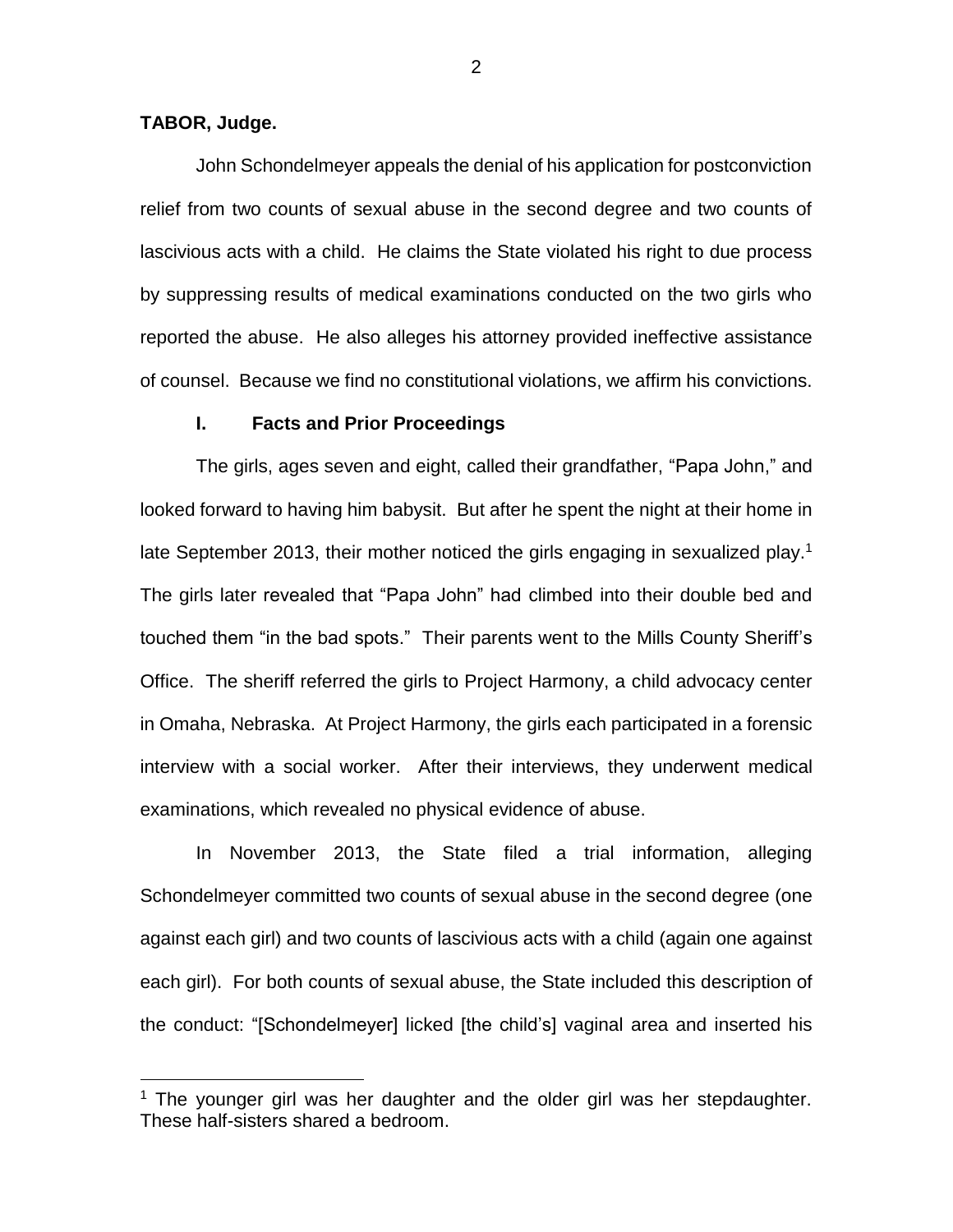tongue inside her vagina, in violation of lowa Code Sections 709.1 and 709.3(2)." But at trial the girls testified to different acts. The younger girl testified Schondelmeyer touched her "privates" under her pajamas with his hand. In similar testimony but with more detail, the older girl recalled that their grandfather "touched our private areas" in the front and back. She testified he used his hand and his finger. When the prosecutor asked if she ever felt his finger "inside" of her, the older girl said "yes." When asked if it hurt, the witness said "yes."

On direct appeal, Schondelmeyer challenged the sufficiency of the State's evidence. He also claimed the district court mistakenly excluded an allegation of prior sexual abuse by one of the girls. We rejected both claims and affirmed his four convictions. *State v. Schondelmeyer*, No. 14-0621, 2015 WL 1817030, at \*5 (Iowa Ct. App. Apr. 22, 2015).

About one year later, Schondelmeyer applied for postconviction relief. The application alleged that trial attorney William McGinn provided ineffective assistance of counsel by not raising the factual variance between the trial information and the girls' testimony in the motion for judgment of acquittal and by not objecting to the jury instructions for sexual abuse.

In October 2018, Schondelmeyer amended the application to add a dueprocess claim, alleging the State violated *Brady v. Maryland*, 373 U.S. 83 (1963), by suppressing the written reports summarizing the girls' medical examinations at Project Harmony. For both girls, those reports revealed: "The pubis, the perineum, the labia majora are all intact. The posterior forchette is intact. The hymen has a continuous hymenal border with a smooth hymenal surface." Both reports stated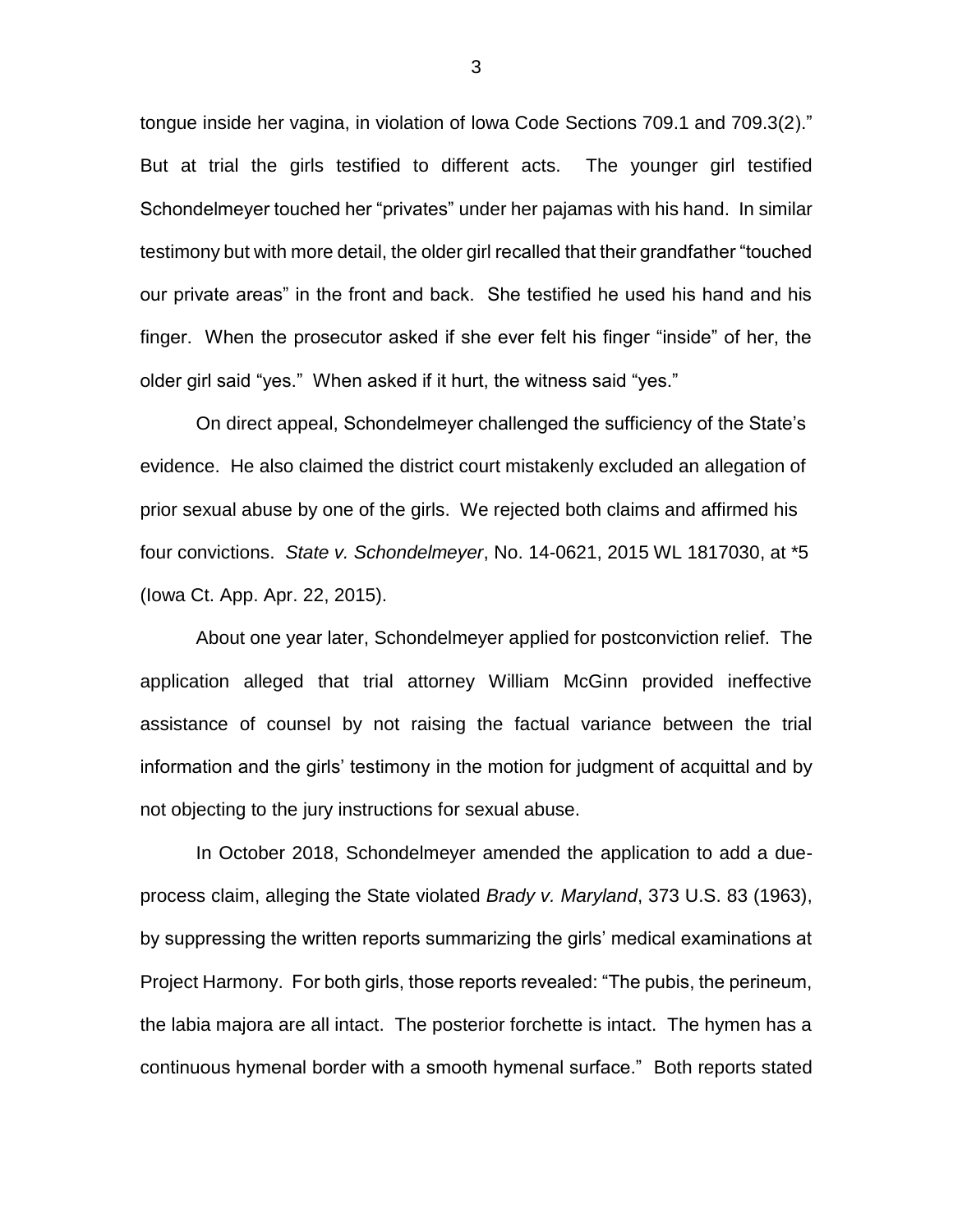that a normal genital exam "neither confirms nor excludes the possibility of sexual abuse."

During the postconviction proceedings, Schondelmeyer secured the expert opinion of Dr. Ross Valone, a physician specializing in obstetrics and gynecology with forty plus years of experience. In his deposition, Dr. Valone stated that the physical findings meant "[t]here's been no perforation of the hymenal orifice and no trauma." He said that in his experience, "digital penetration by an adult finger in a six-year-old child will cause perforation of the hymen." In his view, "if there's digital penetration, there's generally evidence." So here, Dr. Valone offered the opinion: "Based on the forensic exam, I believe the girls were not telling the truth when they claim there was digital penetration."

To complete the postconviction record, the State offered the deposition testimony of attorney McGinn. He testified that the defense strategy was to impugn the credibility of the girls. When asked about the forensic interviews, McGinn said: "[T]he Project Harmony reports, those were something that I could—that I could not get." McGinn deposed the social worker but recalled "some resistance" to his request for video recordings of the forensic interviews.<sup>2</sup>

In his trial preparation, McGinn noticed the mention of "licking or oral sex" only in the trial information. When he deposed the girls, they did not say that Schondelmeyer "licked" them. McGinn acknowledged that he did not raise the variance in moving for judgment of acquittal nor as an objection to the jury instructions. He conceded that in hindsight he might have challenged the different

<sup>&</sup>lt;sup>2</sup> The State did not present those interviews at trial.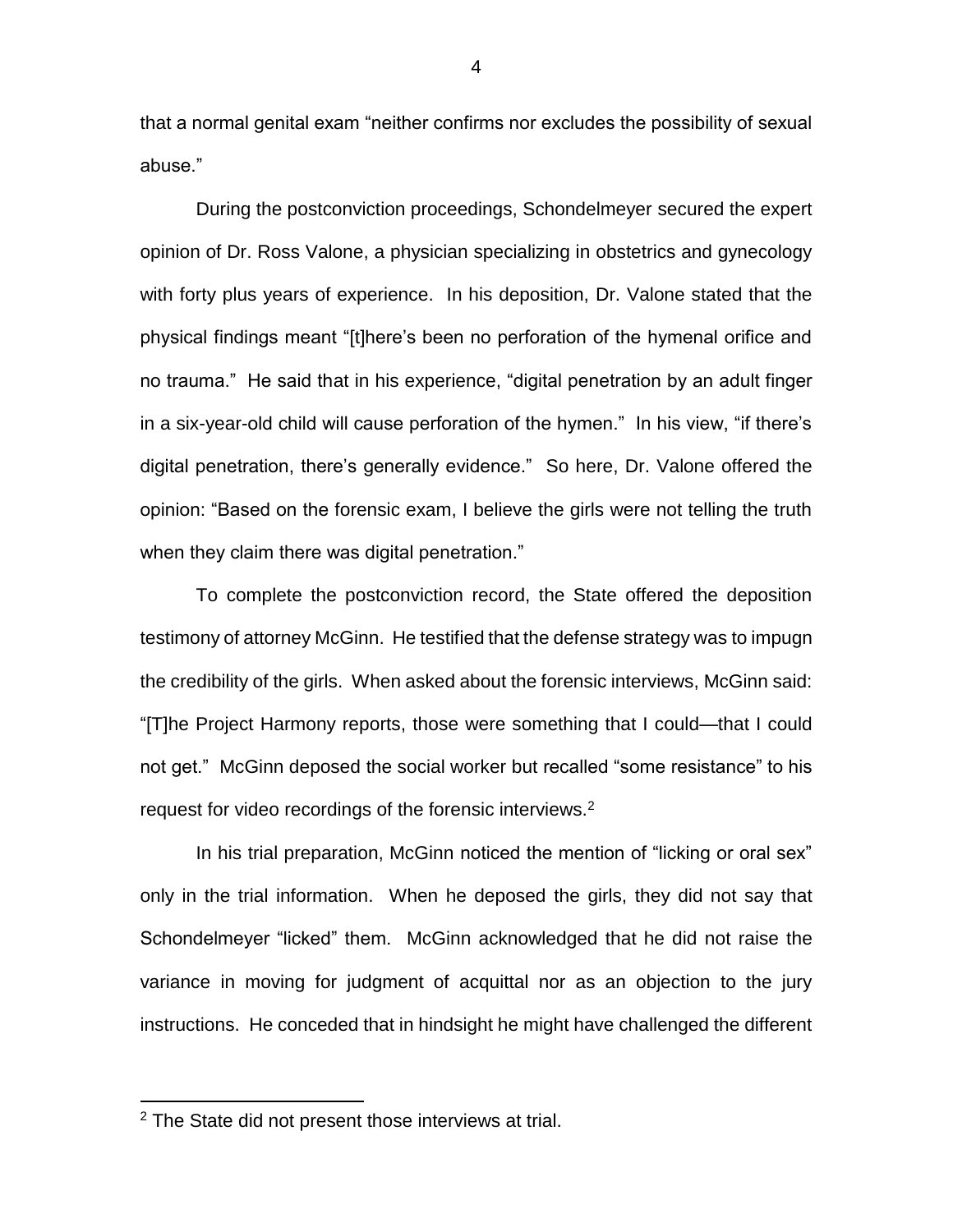alternative for committing the sexual abuse but reasoned "it was harmless error not to change it."

As for the physical evidence, McGinn testified he couldn't remember if he "saw the medical examination or not." When asked if he requested those records, McGinn responded that his understanding was "since the State had a witness from Project Harmony . . . that [he] would be provided with whatever was there, so [he] didn't think a formal request was necessary." When confronted with the evidence that both physical exams showed a "normal vaginal area, including an intact hymen," McGinn acknowledged that information would have helped impeach the girls' testimony. McGinn confirmed that if the State had possessed this information, he "would have liked to have had this, yes." But he also agreed that not every case of sexual abuse includes "a physical sign or injury."

The district court denied the application for postconviction relief. The ruling borrowed heavily from the State's brief in opposition to the application for postconviction relief. On the *Brady* issue, the court found "no affirmative evidence put forward by Schondelmeyer that the State had access to, or knowledge of, the reports in question." On the flipside, the court noted: "[T]here is affirmative evidence that Schondelmeyer, and his defense counsel, Mr. McGinn, knew or should have known of the essential facts contained within the medical examination reports." The court also held the medical reports were not favorable to Schondelmeyer or material to his guilt. On the claims of ineffective assistance, the court found McGinn's failure to obtain the medical reports was "trial strategy" and did not prejudice Schondelmeyer. The court also decided McGinn's failure to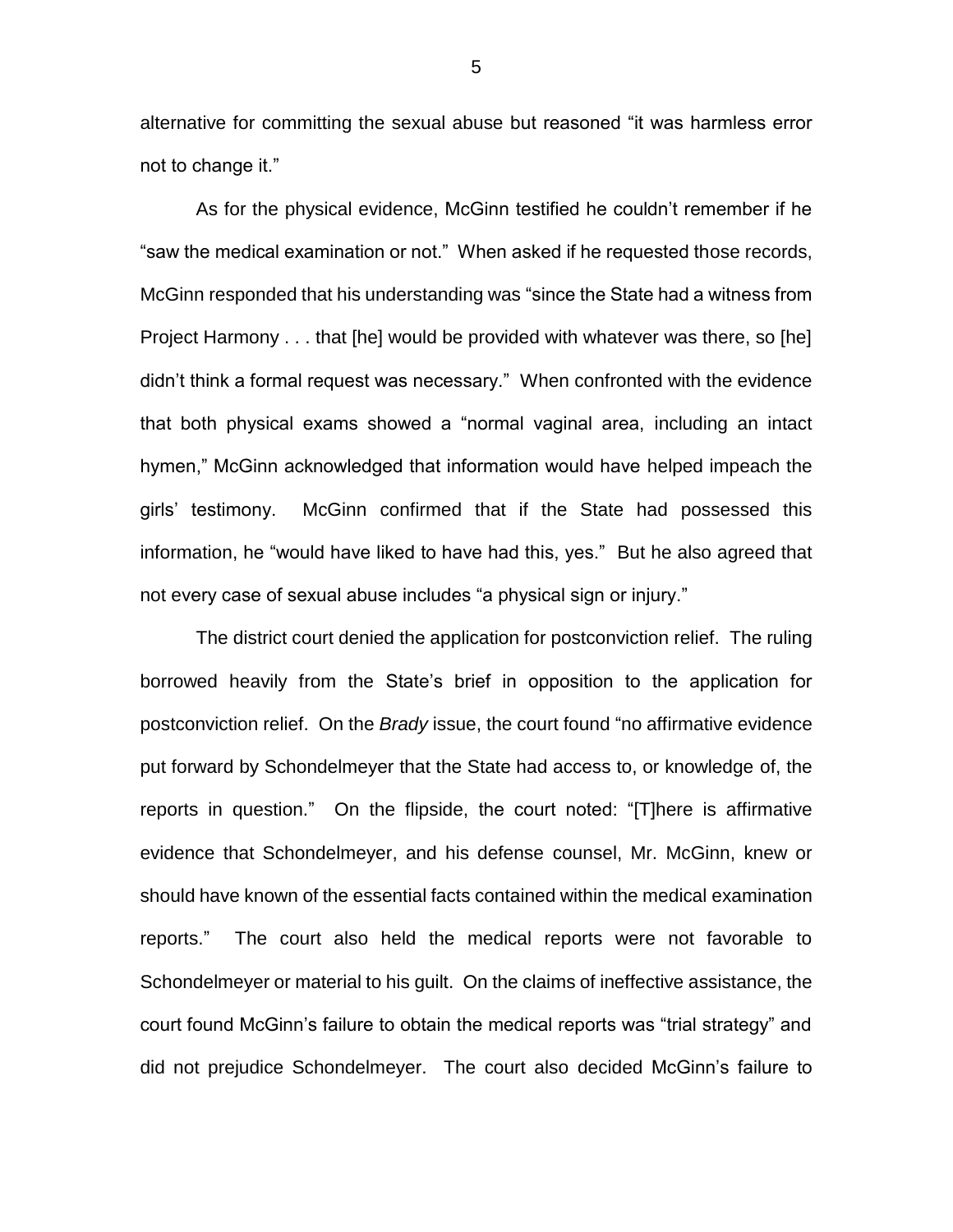challenge the factual variance between the trial information and the girls' testimony did not rise to the level of ineffective assistance of counsel.

Schondelmeyer appeals.

#### **II. Scope and Standards of Review**

In general, we review the denial of postconviction relief for correction of legal error. *Moon v. State*, 911 N.W.2d 137, 142 (Iowa 2018). But we switch to de novo review when the basis for relief implicates a constitutional right. *Id.*

Before reaching the merits, we address the district court's overreliance on the State's trial brief. Our supreme court has "admonished trial courts from the wholesale adoption of one party's advocacy because 'the decision on review reflects the findings of the prevailing litigant rather than the court's own scrutiny of the evidence and articulation of controlling legal principles.'" *See Soults Farms, Inc. v. Schafer*, 797 N.W.2d 92, 97 (Iowa 2011) (quoting *Rubes v. Mega Life & Health Ins. Co.*, 642 N.W.2d 263, 266 (Iowa 2002)). "Normally, when the district court incorporates verbatim a party's brief, we will 'scrutinize the record more closely and carefully when performing our appellate review.'" *Id.* (quoting *NevadaCare, Inc. v. Dep't of Human Servs.*, 783 N.W.2d 459, 465 (Iowa 2010)). But here, as in *Soults Farms*, our de novo review requires us to reach our own findings of fact. *See id.* Although we engage in no heightened scrutiny, we repeat the admonition that courts should determine the facts and apply the law so that both sides can be confident the court fairly considered their positions.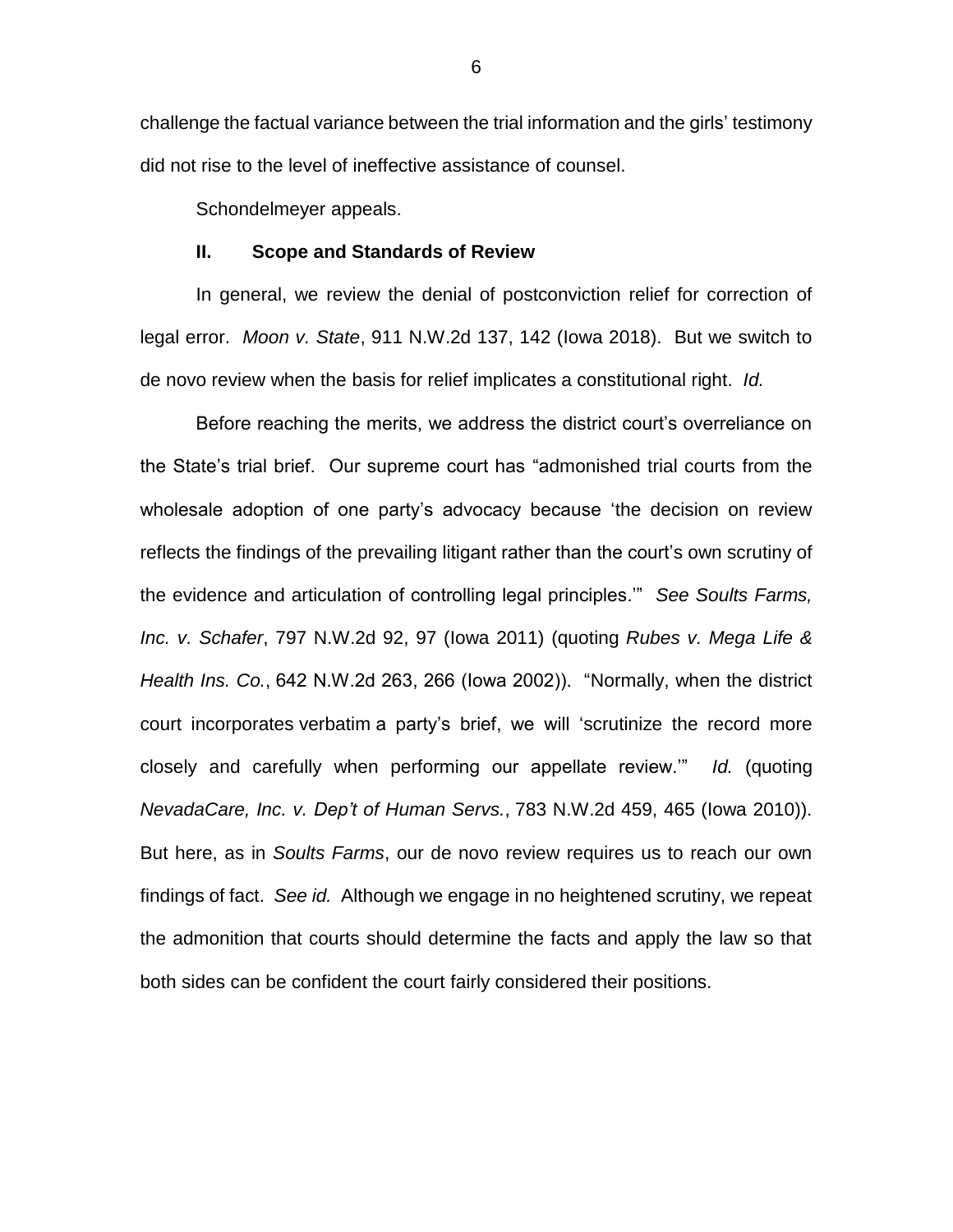### **III. Analysis**

 $\overline{a}$ 

### **A. Brady Violation**

Schondelmeyer opens with his due-process challenge. To establish a *Brady* violation, Schondelmeyer must prove by a preponderance of the evidence (1) the State suppressed evidence; (2) that evidence was favorable to him; and (3) it was material to his guilt. *See DeSimone v. State*, 803 N.W.2d 97, 103 (Iowa 2011). On the first prong, the State's duty to disclose exculpatory evidence exists even if the defense did not request *Brady* material. *Id.* And the prosecution must learn of favorable evidence known to others acting on the State's behalf in the case, including law enforcement. *See State v. Jones*, 817 N.W.2d 11, 21 (Iowa 2012). But we do not consider evidence "suppressed" in a constitutional sense if the defendant or his attorney knew or should have known "essential facts permitting [them] to take advantage of the evidence." *Harrington v. State*, 659 N.W.2d 509, 522 (Iowa 2003).

On the suppression issue, the parties debate whether the prosecution—or at least the Mills County Sheriff—possessed the Project Harmony medical reports.<sup>3</sup> As an alternative argument, Schondelmeyer insists Project Harmony is "part of the investigation and prosecution team" because the sheriff and the Iowa Department of Human Services arranged for the girls' forensic interviews and medical exams. But we need not wade into those disagreements.

 $3$  Schondelmeyer's attorney exchanged emails with the sheriff's records clerk, who confirmed the medical reports were in their files but had no documentation as to when the office received them.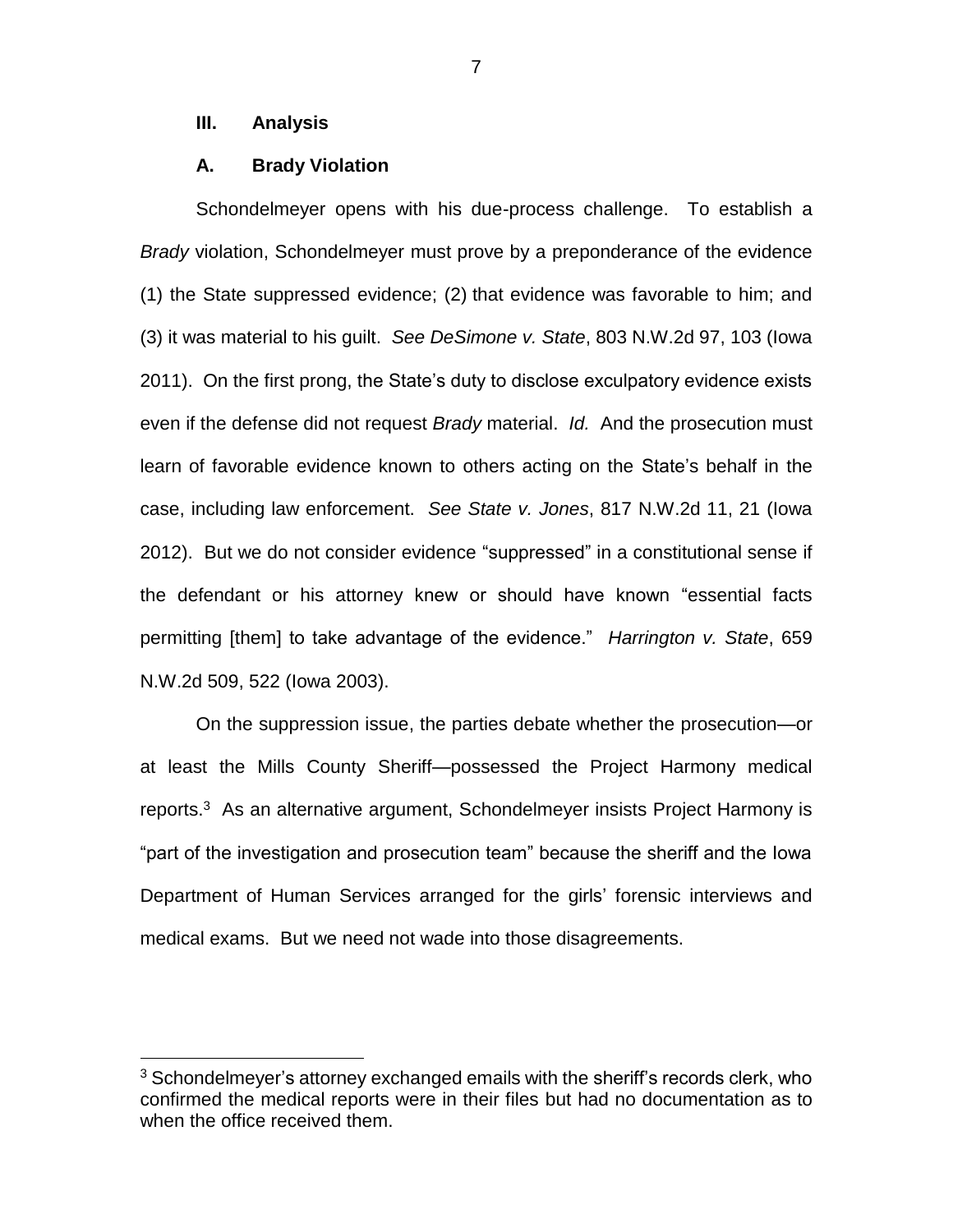Rather, we find it dispositive that attorney McGinn knew "the essential facts" permitting him to use any favorable evidence from the child protection center. The record shows McGinn discovered during the deposition of the girls' mother that they returned to Project Harmony after their forensic interviews for medical exams. McGinn asked the mother if she had seen "any reports from the exam." And she answered: "just that they were healthy." If the medical reports were of any help to Schondelmeyer, McGinn knew about them in time to take advantage at trial. *See State v. Piper*, 663 N.W.2d 894, 905 (Iowa 2003) (finding no *Brady* violation when the State failed to timely disclose video crime-scene footage that reinforced defense counsel's understanding that investigators were unable to obtain fingerprints from the murder victim's body), *overruled on other grounds by State v. Hanes*, 790 N.W.2d 545 (Iowa 2010).

Schondelmeyer grants that McGinn knew the girls had undergone physical exams but insists counsel did not know the exculpatory details. But that unawareness stemmed from McGinn's own lack of diligence.<sup>4</sup> No suppression occurred because the defense, before trial, "had within their knowledge the information by which they could have ascertained the alleged *Brady* material." *See United States v. Griggs*, 713 F.2d 672, 674 (11th Cir. 1983). True, counsel's grasp of the existence of witnesses—without investigative reports to help clarify what favorable information they might have for the defense—will not immunize the State from a *Brady* violation. *See Harrington*, 659 N.W.2d at 522. But McGinn had

 $\overline{a}$ 

<sup>&</sup>lt;sup>4</sup> Schondelmeyer recognizes counsel's failure to pursue the medical reports because he also raises this issue as an ineffective-assistance claim.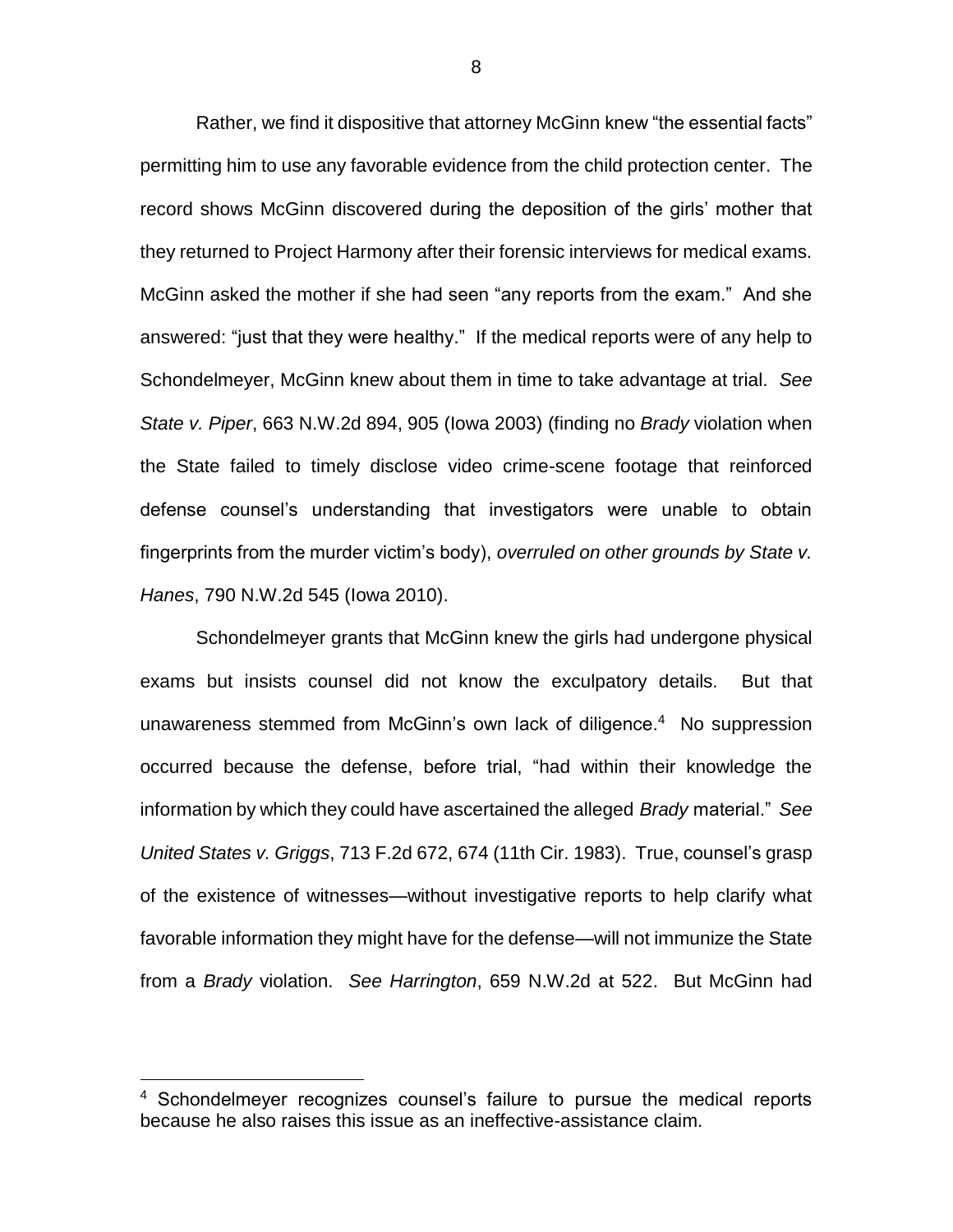enough information to learn that the girls' medical exams may have strengthened his client's position.

Even if the medical reports were exculpatory evidence, a question we do not reach, we find no *Brady* violation. McGinn knew before trial that the reports existed and allegedly contained facts favorable and material to the defense. We will address his failure to act in the next section.

#### **B. Ineffective Assistance of Counsel**

For relief on his claims of ineffective assistance, Schondelmeyer must show (1) attorney McGinn failed to perform an essential duty and (2) prejudice resulted. *See Strickland v. Washington*, 466 U.S. 668, 687–88 (1984); *Ledezma v. State*, 626 N.W.2d 134, 141–42, 145 (Iowa 2001). On the duty prong, Schondelmeyer must show counsel made errors so serious he "was not functioning as the 'counsel' guaranteed the defendant by the Sixth Amendment." *See Strickland*, 466 U.S. at 687. On the prejudice prong, Schondelmeyer must show "a reasonable probability that, but for counsel's unprofessional errors, the result of the proceeding would have been different. A reasonable probability is a probability sufficient to undermine confidence in the outcome." *State v. Kuhse*, 937 N.W.2d 622, 628 (Iowa 2020) (quoting *Strickland*, 466 U.S. at 694).

Schondelmeyer raises a trio of ineffective-assistance claims. The first relates to his *Brady* challenge. Schondelmeyer contends attorney McGinn performed below professional norms by failing to investigate and obtain the girls' medical reports. The second and third claims stem from a common nucleus—the variance between the trial information (alleging oral sex) and the girls' testimonies (alleging contact between Schondelmeyer's finger or hand and their genitals).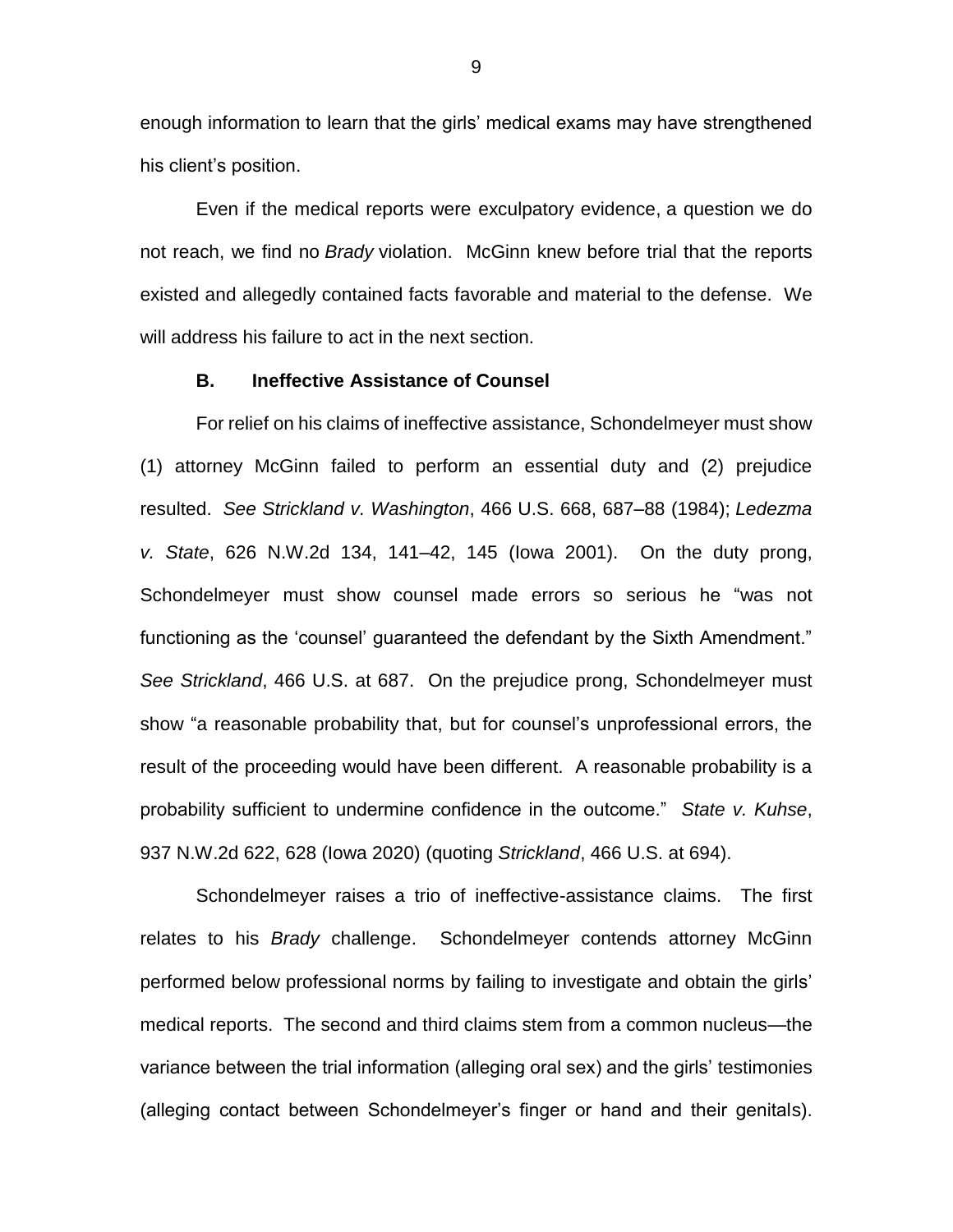Schondelmeyer claims his attorney should have pointed to that discrepancy in moving for judgment of acquittal and should have objected to the jury instructions for the counts of sexual abuse. We will address each claim in turn.

#### **1. Failure to Investigate and Obtain Medical Examinations**

Inverting his position from the *Brady* claim, Schondelmeyer contends attorney McGinn knew enough about the girls' medical exams that he breached a material duty by not obtaining a copy of the findings from Project Harmony. McGinn learned from deposing their mother that the reports showed the girls were "healthy." But McGinn did not follow up on that information. Why not? McGinn testified he thought the State would turn over any records from Project Harmony and that a formal request was unnecessary. Schondelmeyer argues counsel's failure was not strategic and prejudiced his defense.

The State counters that McGinn did not have a material duty to investigate and discover facts not favorable to either party. To emphasize the neutral nature of the evidence, the State points to attorney McGinn's testimony that the lack of genital injury does not prove the girls did not experience sexual abuse. The same refrain appeared in the district court's ruling, which asserted: "It is commonly known, especially among medical practitioners and attorneys that, just because there are 'no tears, hematomas, rashes, lacerations, or other evidence of injury' in a forensic examination does not mean that sexual assault did not occur."<sup>5</sup> Echoing

<sup>&</sup>lt;sup>5</sup> The district court quoted this testimony from Sarah Cleaver, a pediatric nurse practitioner for Project Harmony. The State attached her deposition—taken in the prosecution of a different defendant—to its brief in resistance to Schondelmeyer's postconviction application. In his motion to reconsider the postconviction ruling, Schondelmeyer moved to strike that deposition from the record, asserting he had no notice of its contents and no chance to cross-examine Cleaver. The district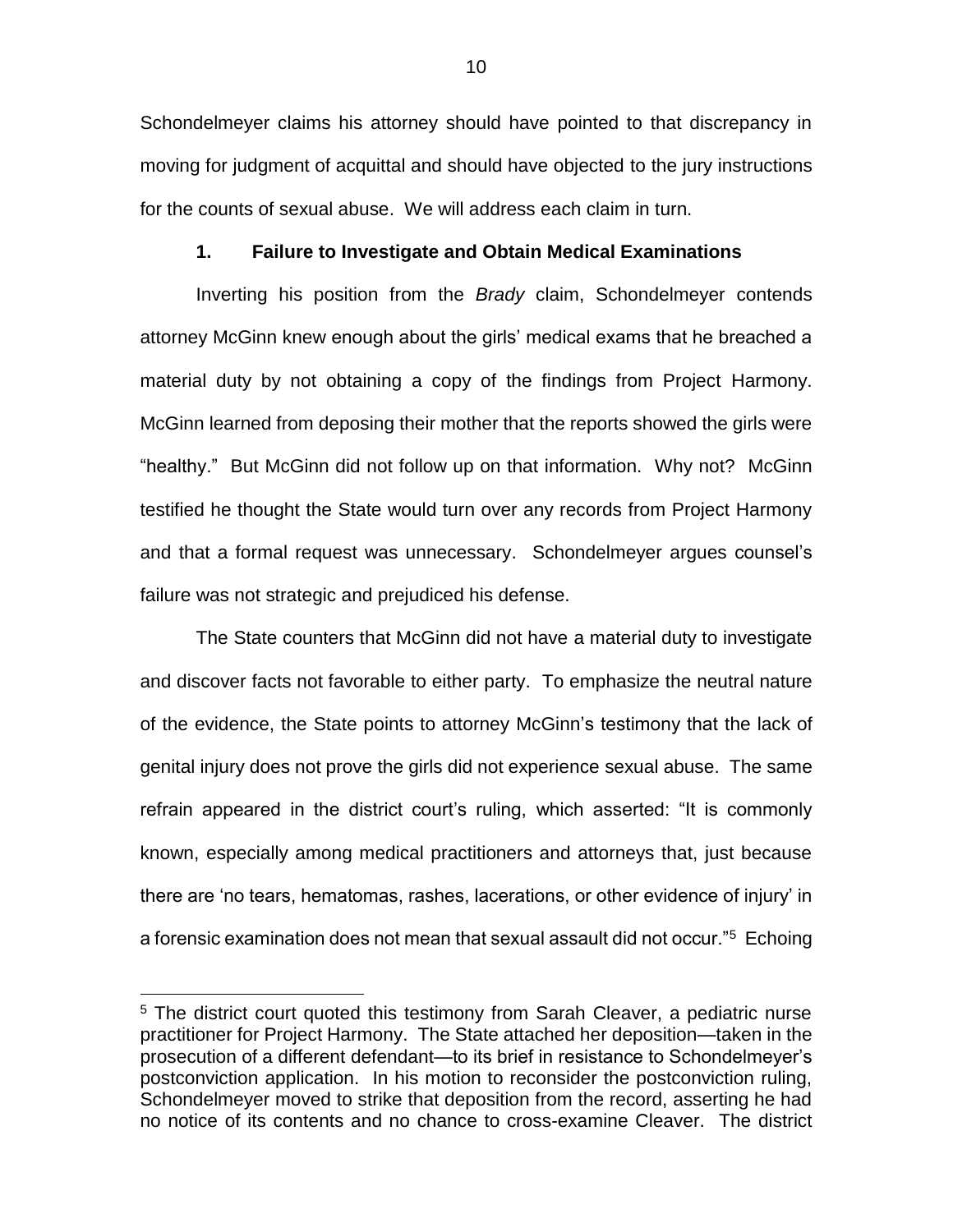that sentiment, the State now asks us to "resolve this claim on the basis of medical science and common sense: normal examination findings and a lack of hymenal injury are not 'favorable'" to Schondelmeyer.

We are skeptical of the State's appeal to "common sense" in the context of medical findings. The subject of "genital trauma" is "sufficiently beyond common experience" that an expert opinion is critical to deciding whether the girls' medical exams presented exculpatory evidence for Schondelmeyer. *White v. Frauenheim*, No. 1:16-cv-01436-DAD-JLT, 2017 WL 3069690, at \*7 (E.D. Cal. July 19, 2017) (quoting Cal. Evid. Code § 801(a)). Indeed, the State recognizes this reality because it cites several articles from medical journals in its brief.<sup>6</sup> But the State did not present that information to the district court in the postconviction proceedings. Instead, the court had the unsworn statement from the Project Harmony reports that a normal genital exam "neither confirms nor excludes the possibility of sexual abuse." And pitted against that statement, the court had Dr. Valone's opinion that digital penetration by the finger of an adult would "cause perforation of the hymen" in a child as young as Schondelmeyer's granddaughters.<sup>7</sup> In this realm of medical opinion, we decline to depend on common sense to resolve Schondelmeyer's claim.

court denied the motion to reconsider without addressing the motion to strike. We agree with Schondelmeyer that the court's reliance on this evidence from a different case was improper. In our de novo review, we disregard Cleaver's deposition.

<sup>&</sup>lt;sup>6</sup> The State also reiterates the expert opinion from nurse practitioner Cleaver in an unrelated case.

 $7$  The postconviction ruling mentioned Dr. Valone's testimony in analyzing the *Brady* claim, but the court did not rely on it or make an express finding that it lacked credibility.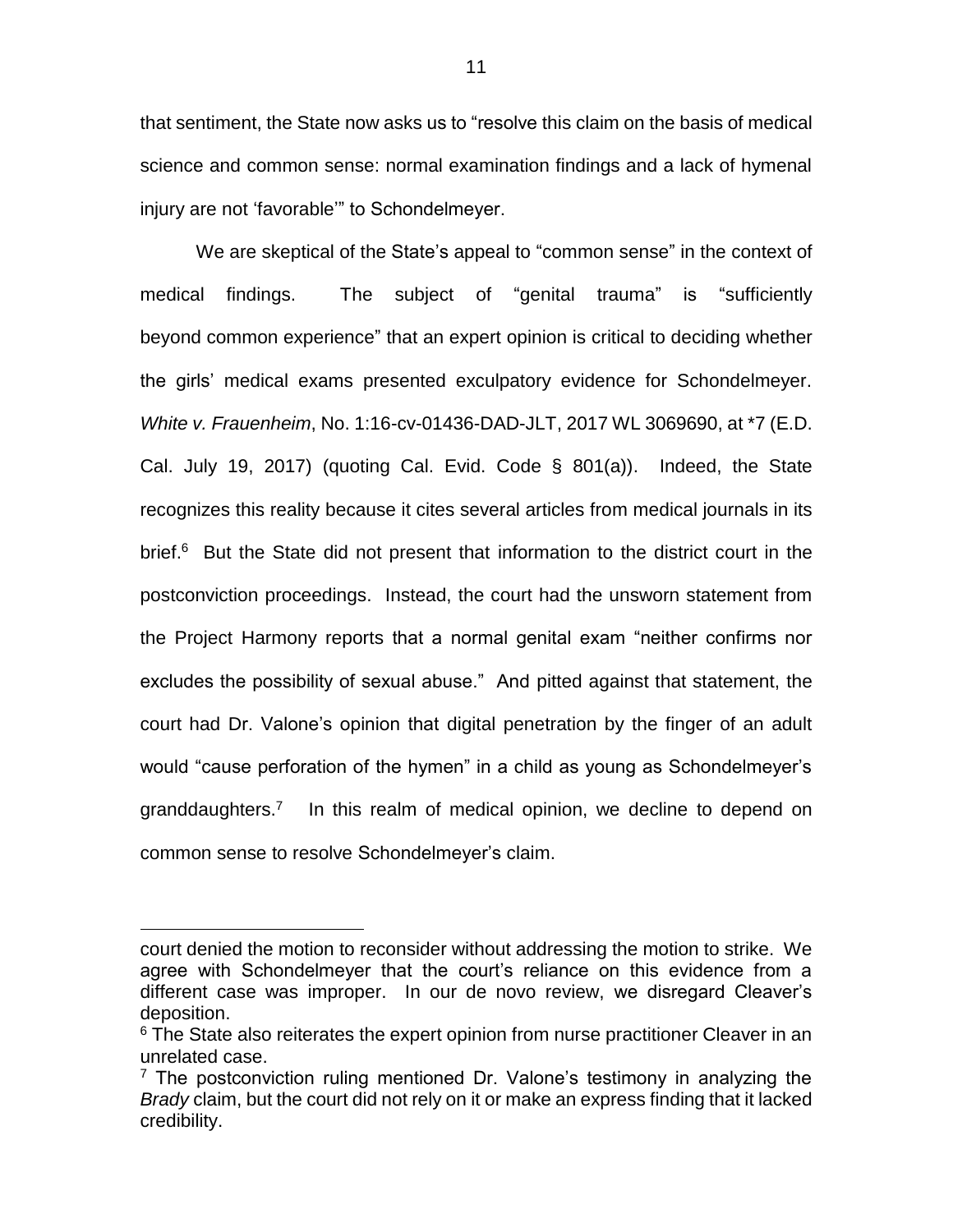Schondelmeyer contends that had McGinn effectively used the findings of normal genital exams—in tandem with the expert opinion from Dr. Valone—that evidence would have called "into serious question the veracity of the two complaining witnesses." But looking at "the totality of the evidence," we detect no reasonable probability of a different outcome had attorney McGinn obtained the Project Harmony medical reports.<sup>8</sup> *See State v. Ambrose*, 861 N.W.2d 550, 557 (Iowa 2015) (explaining prejudice prong of *Strickland*). "The likelihood of a different result must be substantial, not just conceivable." *Id*. The possibility of a different result had McGinn obtained the medical reports does not undermine our confidence in the outcome.

We base this lack-of-prejudice finding on three key considerations. First, as Schondelmeyer admits on appeal, "sex abuse can involve touching other than digital or genital penetration, such as rubbing, fondling or touching." For the most part, it was this sort of "other touching" that the girls described in their trial testimony. In fact, the younger girl denied that Schondelmeyer used his finger when he touched her "bad spots," affirming that he only used his hand. True, the older girl did testify that Schondelmeyer used both his hand *and his finger* to touch her "private areas." But her answers suggesting digital penetration were vague, brief, and led by the prosecutor's questions:

Q. Where did you feel his finger? . . . Did you ever feel it inside of you? A. Yes.

<sup>&</sup>lt;sup>8</sup> We need not address whether attorney McGinn breached a material duty by not obtaining the reports in his preparation for the criminal trial. *See State v. Clay*, 824 N.W.2d 488, 501 n.2 (Iowa 2012) ("The court always has the option to decide the claim on the prejudice prong of the *Strickland* test, without deciding whether the attorney performed deficiently.").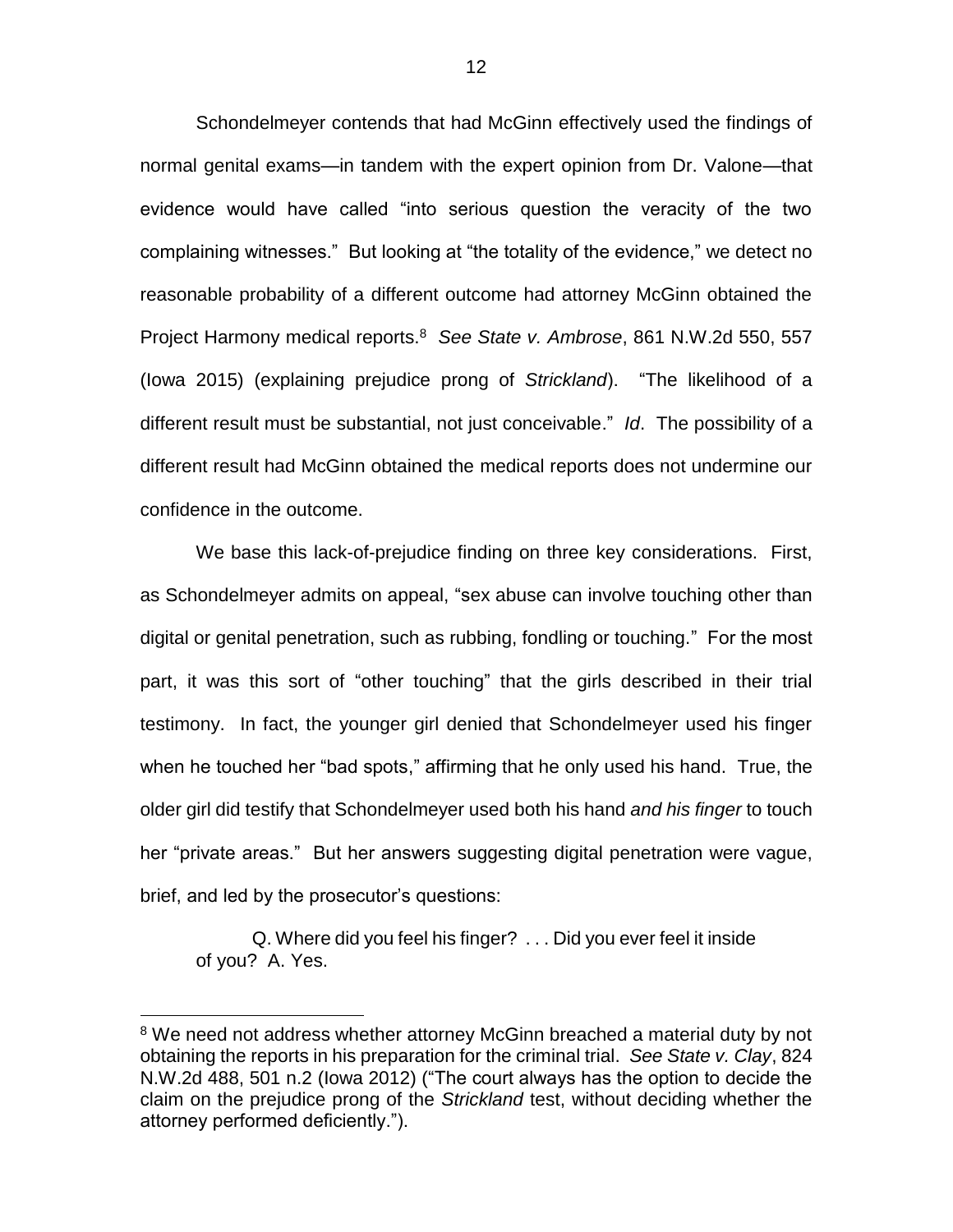# Q. Did it hurt? A. Yes.

Based on this testimony, it is far from clear that the eight-year-old was recounting the sort of digital penetration necessary to "cause perforation of the hymen" as described by Dr. Valone.<sup>9</sup>

Which brings us to our second point—a jury is free to give the opinion of an expert like Dr. Valone "as much weight as it thinks [that view] deserves." *See Crow v. Simpson*, 871 N.W.2d 98, 107 (Iowa 2015). We see no substantial chance that had attorney McGinn tried to use expert testimony to impeach that isolated response by the eight-year-old witness, the jury would have discounted the entire testimony of both girls.

Which segues to the third factor, the girls offered convincing testimony; each corroborated the other's recollections of abuse. While it is obvious—even from the cold transcript—that neither girl relished the experience of testifying, both gave consistent versions of what happened when Schondelmeyer babysat for them. The State also presented testimony from the girls' mother. In the weeks after that overnight, she noticed unusual play among her daughters, which led her to ask if they had "ever been touched" by an adult. Their responses prompted the parents to contact authorities. All in all, the strength of the State's case against Schondelmeyer diminishes the likelihood of a different outcome had attorney McGinn obtained the medical reports. Under these circumstances, it is not reasonably probable that, but for counsel's omission, the result of the proceeding

 $9$  As the State argues: "A child's description of something going 'inside' and causing pain is not a declaration that the child sustained a hymenal injury, and cannot be disproven by an examination that finds no such injury was sustained (if, indeed, such findings can even be made, weeks after the event)."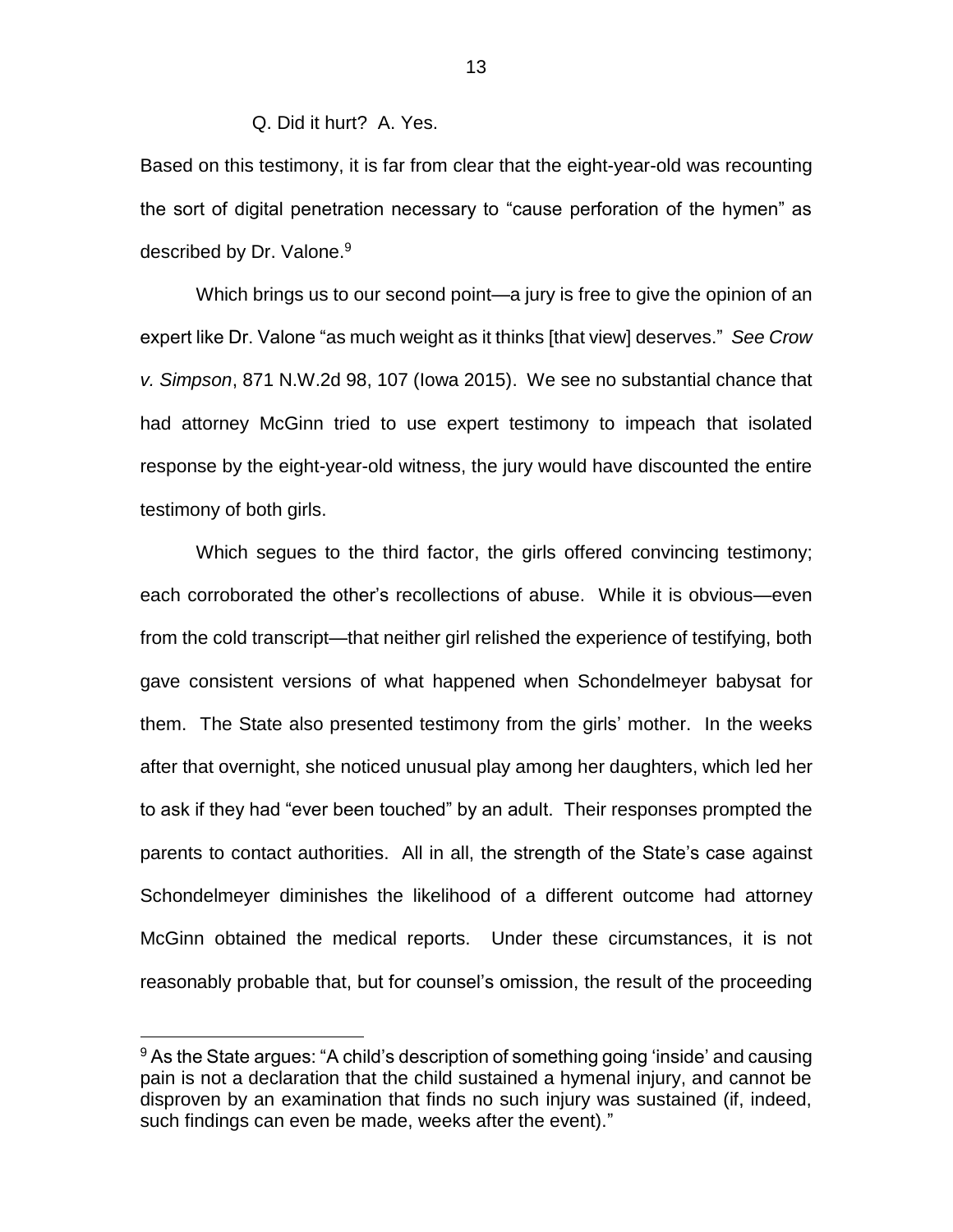would have been different. *See State v. Carey*, 709 N.W.2d 547, 559 (Iowa 2006) (noting "most important factor under the test for prejudice is the strength of the State's case").

**2. Failure to Raise Variance Between Sex Acts Alleged in Trial Information and State's Evidence Adduced at Trial in Moving for Judgment** 

# **of Acquittal**

Schondelmeyer's second and third claims of ineffective assistance of counsel stem from a variance between the facts supporting the two sexual-abuse counts in the trial information and the girls' testimony at trial. In the trial information, the State alleged:

Said Defendant, on or about the 29th day of September, 2013, in Mills County, Iowa, unlawfully committed Sexual Abuse upon Jane Doe, a child under the age of twelve (12) years, to-wit: Licked Jane Doe's vaginal area and inserted his tongue inside her vagina, in violation of Iowa Code Sections 709.1 and 709.3(2) [(2013)].

But at trial, the girls testified to a different sex act. *See* Iowa Code § 702.17 (listing five means of sexual contact, including contact between "the mouth and genitalia" and "contact between the finger or hand of one person and the genitalia or anus of another person"). The seven-year-old girl testified Schondelmeyer touched her "privates" with his hand; the eight-year-old girl testified he placed his finger "inside" her "private area." In moving for judgment of acquittal, attorney McGinn stressed the "inconsistencies" in the girls' testimonies. But he did not object to the State's departure from the facts alleged in the trial information.

In the postconviction proceedings, Schondelmeyer claims counsel was remiss in not raising and litigating that "a material variance existed between the charge as described in the trial information and the evidence adduced at trial." He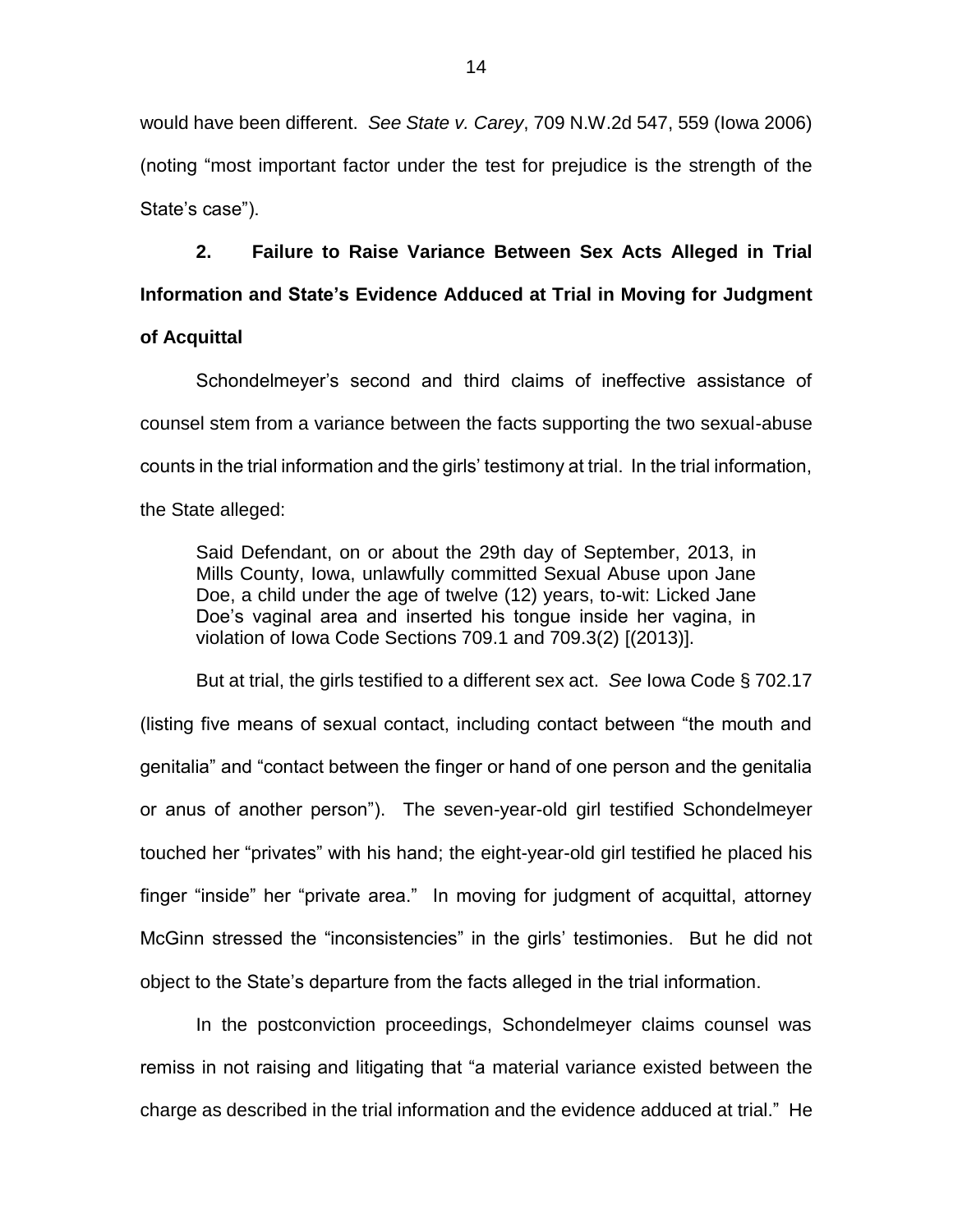notes that the minutes of testimony also focused on oral sex in the girls' bedroom. He clarifies: "There are opaque references to touching which occurred at their home but it is not at all clear if this touching is separate from the alleged licking or incorporative thereof." Schondelmeyer argues McGinn should have moved for judgment of acquittal on those grounds. Schondelmeyer contends he was prejudiced because counsel "was not properly apprised of the conduct forming the basis of the charge."

Answering these contentions in his deposition, McGinn testified that he did not move for a judgment of acquittal on this variance because it would not have made a difference: "The licking and finger are both the same . . . it could be one or the other. It doesn't change the charges against the defendant. The defendant is still on notice." Had he objected, McGinn believes the prosecutor could have amended the trial information to conform to the proof. *See* Iowa R. Crim. P. 2.4(8).

Using that testimony as a jumping off point, the State argues any breach of duty was "non-prejudicial, because the result would have been the same, but with an amended trial information in the case file." We agree with the State's assessment. "[A]s amendment was allowable, no prejudice resulted." *See Powell v. State*, No. 15-1004, 2016 WL 1696904, at \*1–3 (Iowa Ct. App. Apr. 27, 2016).

**3. Failure to Object to Jury Instructions Including Alternative Definitions of Sex Acts**

In a related challenge, Schondelmeyer contends attorney McGinn breached a duty by not objecting to the jury instructions for sexual abuse. Those instructions defined "sex act" by listing all five alternatives from Iowa Code section 702.17. Schondelmeyer argues that even if the State could have amended the trial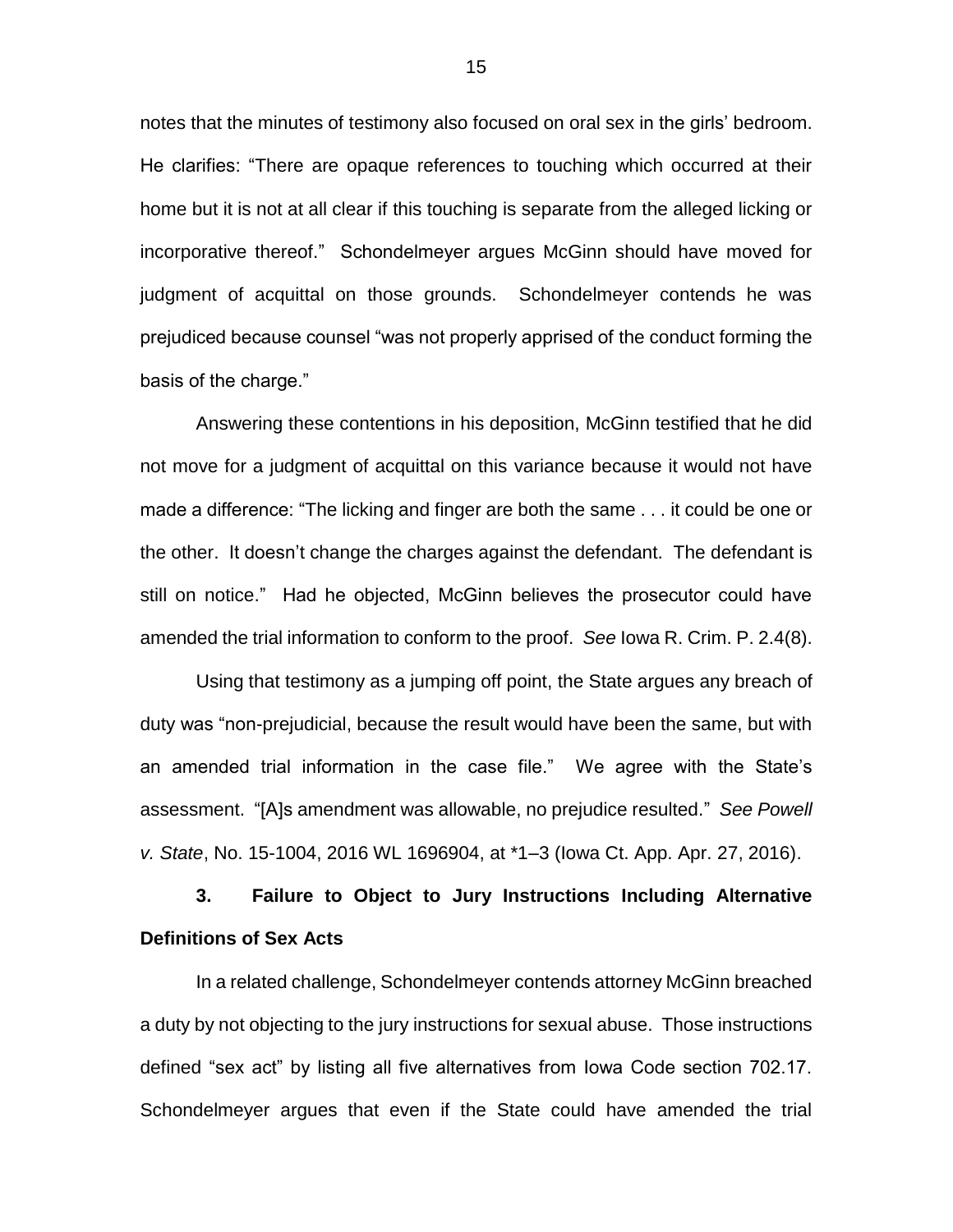information to conform to the proof at trial, he was "still prejudiced by the inclusion of all the alternatives of committing a sex act in the jury instructions."

In response, the State argues McGinn was not ineffective in failing to object to the instruction defining sex acts. Its argument is nuanced. Granted, defense counsel had a duty to object to "unsupported legal theories." But the State contends counsel had no similar duty to object to "extraneous portions of definitional instructions."<sup>10</sup> As for prejudice, the State argues there was no reasonable probability of a different result had counsel sought a narrower definition of "sex acts."

Like the State, we discern no prejudice in McGinn's failure to object to the definitional instruction listing superfluous "sex act" alternatives. We are confident the jury would have returned the same verdicts even if the definition had been narrowed. Our confidence is bolstered by reviewing the State's closing argument. The prosecutor pointed to the jury instruction defining sex act and highlighted only the alternative of contact "between the finger or hand of one person and the genitals or anus of another." *See State v. Thorndike*, 860 N.W.2d 316, 322 (Iowa 2015) (finding no prejudice from superfluous alternatives in lascivious-acts instruction because the State "made no argument to the jury that the unsupported alternative applied"). This claim provides no basis for postconviction relief.

<sup>10</sup> The State cites two of our unpublished decisions in support of its position. *See Ayabarreno v. State*, No. 18-1973, 2020 WL 375939, at \*3 (Iowa Ct. App. Jan. 23, 2020) (distinguishing definitional instruction from marshaling instruction); *State v. Arneson*, No. 16-0808, 2017 WL 4049324, at \*1 (Iowa Ct. App. Sept. 13, 2017) (rejecting challenge to "unsupported alternatives" within model jury instruction's five-part definition of the term "sex act").